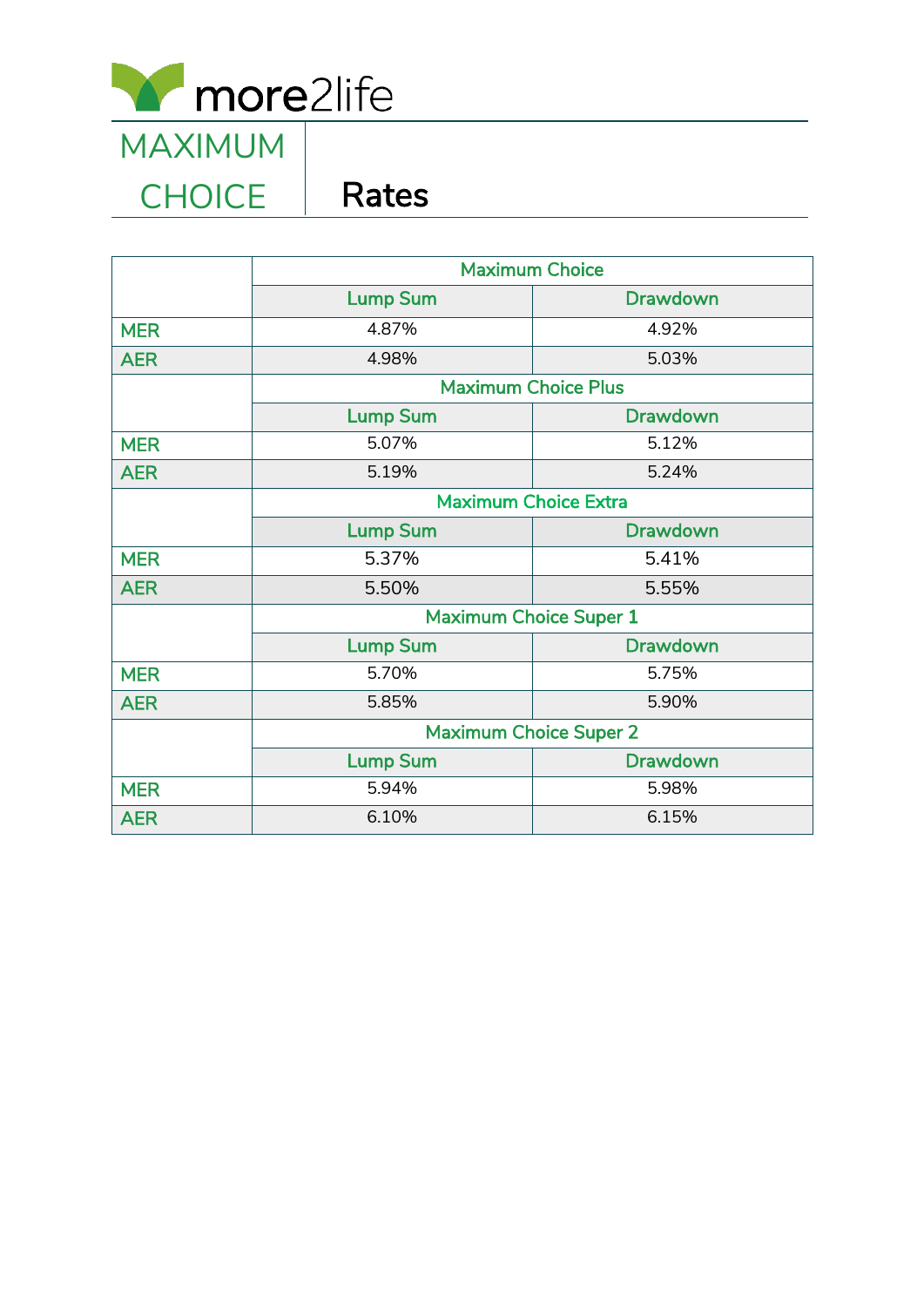

**CHOICE** 

## Age | Maximum Choice (%) | Maximum Choice Plus (%) | Maximum Choice Extra (%) SL & JL SL & JL SL JL 25.00 26.00 26.52 26.01 26.00 27.00 27.53 27.02 27.00 28.00 28.54 28.03 28.00 29.00 29.55 29.04 29.00 30.00 30.56 30.05 31.00 32.00 33.09 32.00 33.00 34.10 33.00 34.00 34.00 34.00 35.00 35.00 35.00 36.00 37.13 36.00 37.00 37.00 37.00 38.00 38.00 38.00 39.00 40.41 39.00 40.00 41.42 40.00 40.00 41.00 42.43 41.10 42.10 43.49 42.20 43.10 44.50 43.40 44.40 45.66 44.60 45.60 46.77 45.80 46.80 47.88 47.00 48.00 48.99 48.00 49.00 50.00 49.00 50.00 51.01 50.00 51.00 52.02 50.50 51.50 52.78 51.50 52.50 53.79 81 | 52.50 | 53.50 | 54.80 82 753.00 53.00 54.00 55.56 83 | 53.00 | 54.00 | 56.07 84 53.00 53.00 54.00 56.07 85+ | 54.00 | 55.00 | 56.57 <u>capital</u> al

LTVs